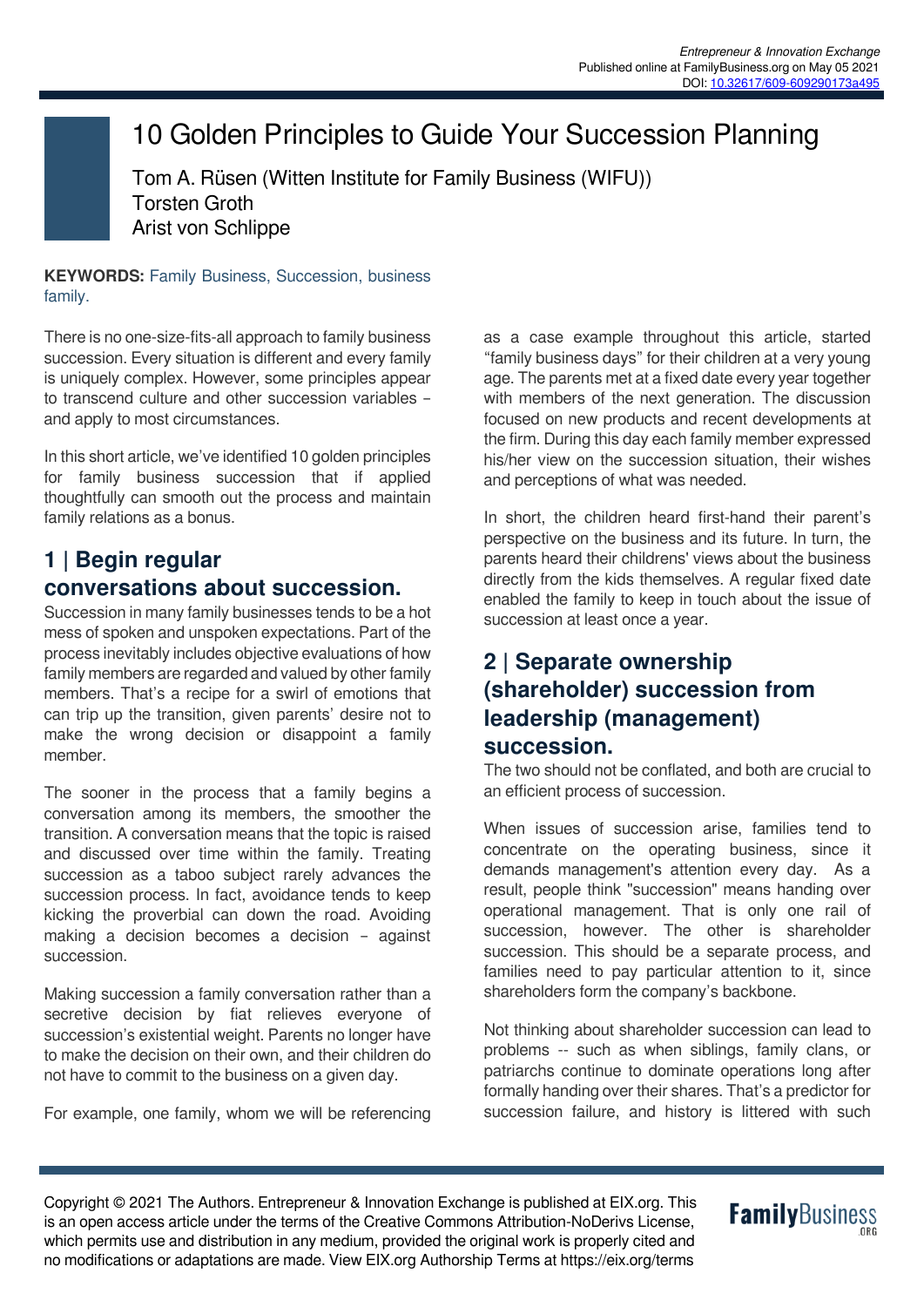#### stories.

Our case example family had survived (indeed, thrived) into the seventh generation. In the past, company shares and the CEO position were handed over to the first-born male, an artifact of patriarchal society. The company's size and value, however, made that impossible for the pattern to continue. Its leadership made the formal decision to separate shareholder succession from succession into top management. For each, a "succession track" was defined. For example, the succeeding generation was given shares at the age of 18 (legal adulthood in Germany) even though the decision of who might enter into management positions was not yet clear.

#### **3 | Pay attention to the financial, tax, and inheritance law implications.**

This may seem patently obvious, but the devil, as cliché goes, is in the details. The issues of management succession and transferring controlling shares can create a tsunami of financial, tax, and legal ramifications. The constantly changing regulations and provisions are complex, but here are several questions to start the process:

- Should there be anticipated succession?
- Do other siblings have to receive a compulsory portion (compensation) or are compulsory portion waivers required?
- Should a pension be part of the succession and, if so, how should this be regulated?
- Which tax-free allowances may be used?
- What effects will the application of tax exemption provisions have on the business?
- Do the articles of association have to be adjusted?

In our case example family, the succession of shares was adjusted according to inheritance law. Each member of the next generation signed at the age of 18 a waiver of inheritance, so no compulsory part of the shares had to be given. Due to regulations of the family strategy and a charter, it was clear that there was no "right to inherit" but an obligation to serve the transgenerational wealth by the best suitable family member.

#### **4 | Focus on the business (separately from the family).**

What makes a family firm unique, of course, is the relationship with its shareholders, the family. Succession processes, however, tend to reveal the downsides of this so-called co-evolution. Family concerns can taint business decisions. An example is when decisions relevant to the survival of the firm are avoided because they might affect individual family members or disrupt family harmony.

One way to make sure that the business stays in focus is to ask a series of hypothetical questions:

- What would the business look like without the family?
- Which business decisions would be different in this imagined scenario?
- Which strategic and operative challenges would arise in this case?

The idea is not to eliminate or ignore the family, of course. The questions serve to scrutinize the current business, probing whether any underlying family-related considerations serve only to maintain family harmony. This assessment may also be useful in planning succession.

Family firms that survive for several generations place the business above family interests – when faced with a choice, which is most important. And they make the right decision without offending and discouraging family members in the process.

In the first principle, we used the example of how a family created "family business days" to help facilitate a conversation among its children about the business. Later in the succession process, the family divided its set-aside days into two parts: the first half of the day was focused on the demands, decisions, and strategic developments of the business only. The second half of the day we'll describe in the next principle.

#### **5 | Focus on the family (separately from the business).**

The previous principle does not eliminate the need to prioritize the family during the succession process. Each owning family faces a two-fold task: it must act for the benefit of the business and, at the same time, not lose sight of the well-being of its members. Family cohesion is a valuable asset and should not be jeopardized by succession.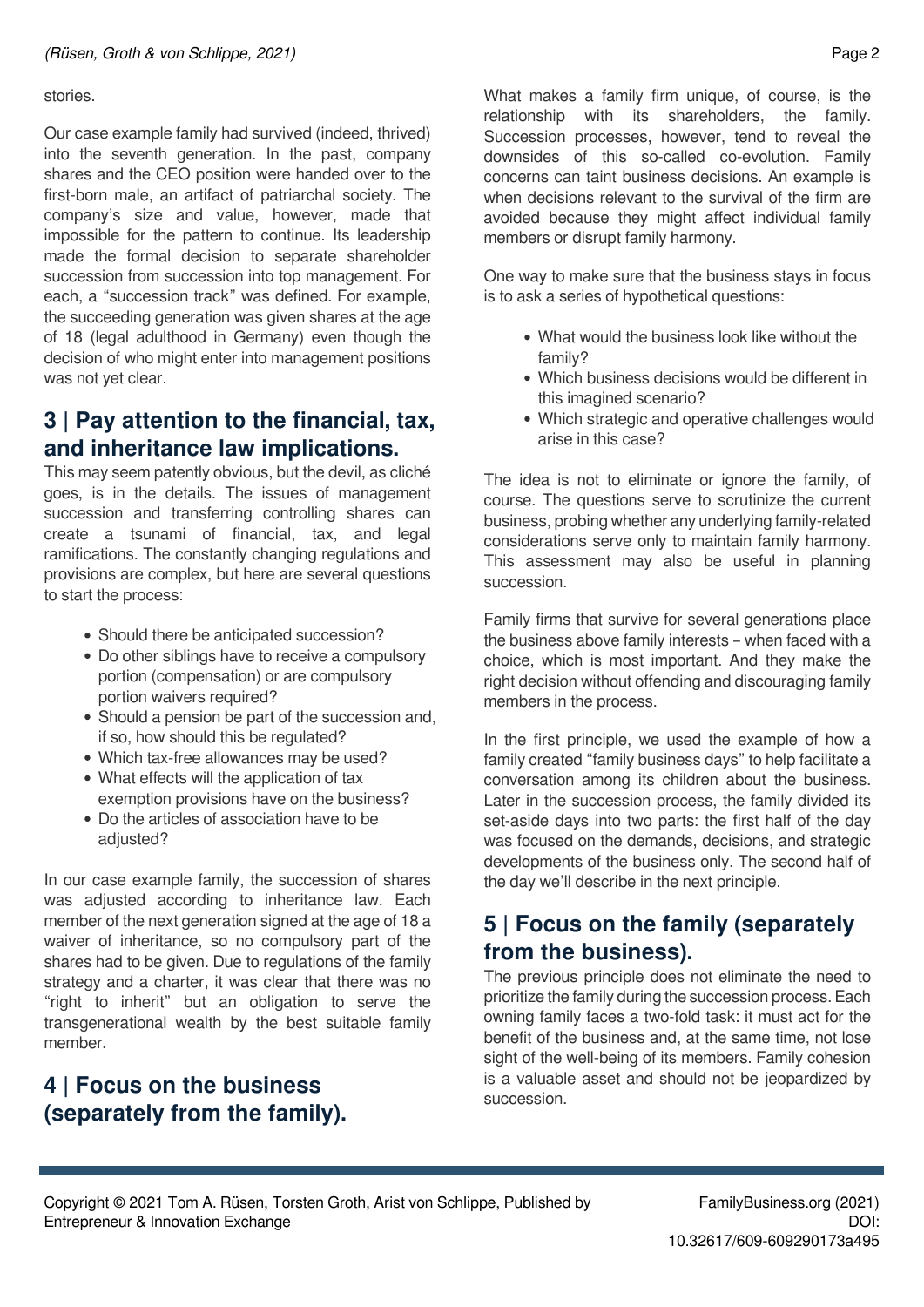Succession decisions often create conflict among members in owner families. It only makes sense: decisions can offend close relatives and remain unforgotten and unforgiven even after decades. It's critical that the succession process include some thinking on the unique complexity of the family and its members. Here are several questions to help with this reflection:

- What would the family look like without the business?
- Which needs of family members become apparent?
- Which decisions affecting the family would be different without the family firm?
- Which issues and topics would the family have to prioritize?

A decision on succession requires striking a balance between business necessities and family needs. Every person in leadership should acknowledge and respect the unique internal dynamics of the close ties between business and family.

Back to the example of the family business days: In the second part of the day, the time was devoted to family internal topics, such as onboarding new partners and addressing visible family dynamics.

#### **6 | Prioritize competence over birthright.**

This principle is another one that seems patently obvious, but in a family business, it's not always selfevident. Many families (roughly half in a recent study) still prefer succession within the family (Schwartz, 2018). Some families cling to the hope of appointing a candidate from the family, even when the children are not qualified or show no interest in working in the business.

Here are a series of questions to help families sort through the issue of competency:

- Which competencies would you expect of a manager who is not a relative?
- Would I consider my (family-internal) successor to be qualified if he or she were not a family member?
- Is there any reason not to conduct a special assessment process for interested members of

the next generation?

- Who can act as an external and neutral authority for the decision about satisfying the necessary competency and experience requirements? Are there any qualified advisory council members? Can the family agree on a neutral assessment procedure?
- What especially characterizes the business family's current mental model? How can change be initiated?

The rule of thumb for succession is this: competence before birthright. As a corollary principle, the family should never decide on the suitability of family members alone. External experts or a human resource committee can add an objective perspective to the process. For managerial succession, members of the next generation should always exhibit a level of competence comparable to that of a potential external manager.

Through this article, we've used the case of a seventhgeneration family. Its leadership required the next generation to be evaluated against external benchmarks. When showing interest in a management position, each member of the succeeding generation had to go through an assessment center, which evaluated their skill set according to the business needs defined by the supervisory board.

The results defined a clear development plan with continuous coaching by external familial members of the board. At the end of the process, the coaches were asked about the competence level of each family member, the same vetting process that any external top management hire undergoes.

### **7 | Allow successors to seek their own path.**

Most parents aspire to raise children who will forge their own life path -- until that child becomes a successor. It can be excruciating to let go. Business-owning parents, however, should honor their child's unique approach to the business. In previous generations the typical development of a successor was in-house training as well as learning the ropes at a friendly company - perhaps a supplier or customer -- within the same industry.

Newer forms of succession suggest different forms of development for members of the rising generation. Often, next generation members now collect their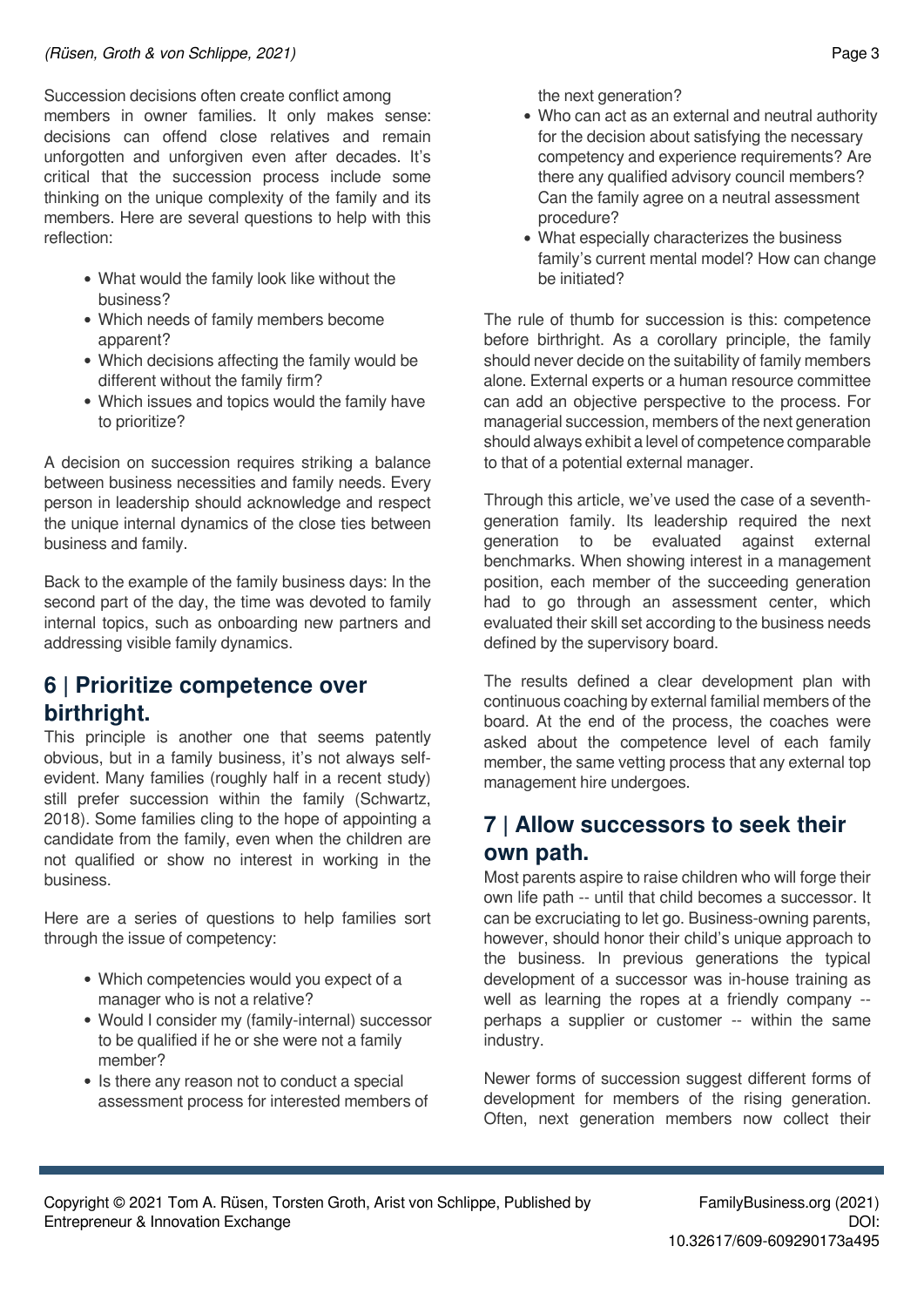#### *(Rüsen, Groth & von Schlippe, 2021)* Page 4

business experiences far afield from their parents' business. They may participate in start-up businesses or social entrepreneurship. Experience in technology start-ups or other technology-based businesses will be indispensable later on if the family business embraces digitalization.

In our case example family, younger members of the next generation were required either to act as cofounders of a start-up or work in entrepreneurial environments before working at the family business. A minimum of 18 months in this environment was part of their educational program to become a top management successor.

#### **8 | Actively support and encourage successors (as well as incumbents) during the transition process.**

Many successors fret about the expectations placed on them after the transition is complete. They feel the full weight of responsibility as they start to lead the business. While it's crucial to recognize the individuality and independence of the successor generation, they also need support.

One kind of support is an ongoing dialogue with the outgoing leaders, who know first-hand the emotion and burden of proving their business competence to their parents or third parties. An ongoing dialogue can build solidarity and trust between parents and children and help correct the painful experiences of the past and prevent them from happening in the future. Sons and daughters won't have to think of the business as a burden and/or a threat, but as a challenge that enables them to form their own learning and life experiences. Within our case family, the next generation had coaches and advisors from the board as well as succession specialists who served as regular sparring partners and "reflectors."

The relinquishing generation also needs some space for reflection.

They often feel as if others believe they are the problem, an impediment to change. They may feel cheated out of recognition for their life's work. When participating in discussions about the successor generation, the senior generation often longs to tell their story to the family. It's important that the successor generation honors the outgoing leaders by creating opportunities to reflect on their leadership journey.

In our case family, the incumbent leaders found support from a small community of senior generation members of other business families. In short, the group became a kind of peer support group of senior family executives, all of whom were "learning to let go." Members felt comfortable raising questions, asking for advice, and offering wisdom and counseling.

### **9 | Consider alternatives to family successors.**

Whether children assume executive leadership in a family business is secondary to keeping the business viable. While it's understandable that families may prefer to keep the business in the family, they have many alternatives to traditional family succession. Apart from appointing external managers, other options include management-buy-out and management-buy-in, selling to another company, an IPO, or establishing a foundation.

Early on in the succession process, our case family installed a family external management team, a hedge in case the next generation lost interest or the younger leaders had not achieved competency. Along with this policy, an HR management practice was installed to identify junior staff members from within the company to fill potential gaps within the top management team in the future.

#### **10 | Put a high value on external advice.**

Handing over a family business is incredibly disruptive in the life of a family. Ways of doing things that worked well for decades are questioned. The earlier generation is suddenly no longer in command. Instead, the son, daughter, or another family member hold the reins. The status quo is gone – for employees as well as family members.

Given these wrenching changes, most families would benefit by engaging external advisors and coaches to help them through the transition, whether briefly or over a longer period. This makes obvious sense regarding legal and tax matters, but even more so for the relationship and communication issues surrounding succession.

For example, an external coach could facilitate a regular